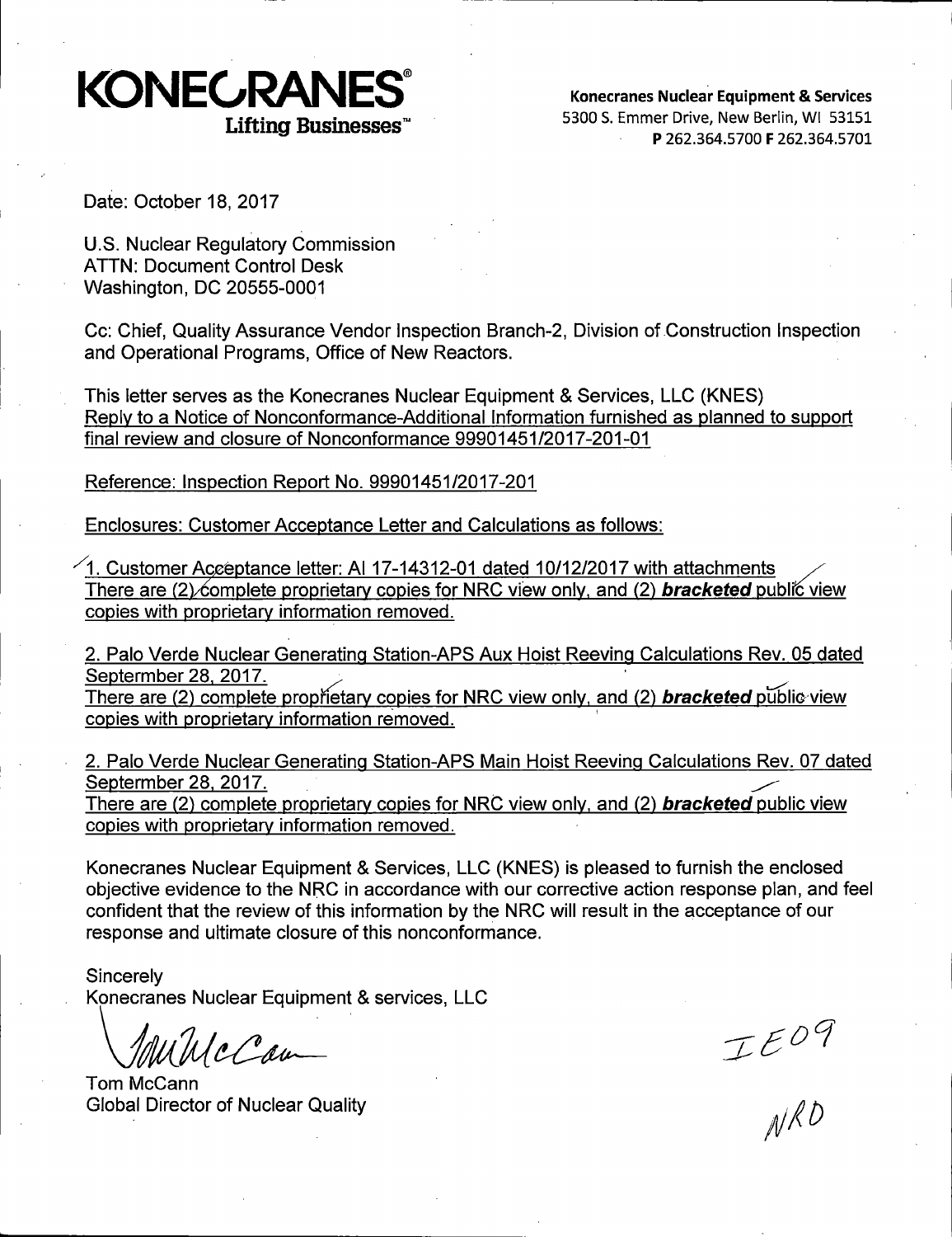#### AI 17-14312-01 NRC QUESTION FOR POLAR CRANE REPLACEMENT PROJECT ON THE USE OF NYLATRON® MATERIAL FOR SHEAVES

This action Item addresses the NRC requested Information on the use of Nylatron® for the sheaves on the main and auxlliary polar crane hoist. The purchase specification 13-CN-0390 required the replacement components for the polar crane trolley meet the requirements of NRC endorsed NOG-1, Rules for Construction of Overhead and Gantry Cranes (Top Running Bridge, Multiple Girder), NUREG-0554, Single-Failure-Proof Cranes for Nuclear Power Plants, and NUREG-0612, Control of Heavy Loads at Nuclear Power Plants. Konecranes (KNES) took an exception to the requirements of NOG-1, to address weight restrictions in the purchase<sup>-</sup> specification, by using Nylatron® vs steel for the manufacturing of the sheaves. NOG-1, 2004, Section 5427.1, states that sheaves shall be steel. (See SDOC CN390-A00200, Page 82 of 193 for the description of the exception).

KNES provided APS with a justification for the use of Nylatron<sup>®</sup>, including a white paper dated August 24, 2017. (See attached vendor memo, Subject: APS Polar Crane Modification Justification for Using NYLATRON® GSM BLUE Sheaves).

The Nylatron® sheaves were specifically addressed In the Main and Auxiliary Holst Reeving calculations (See sections 5.3.5 of both SDOCs CN390-A00181 and 204, respectively) each of which went through formal engineering review, comment, and approval from APS modification engineering, civil design engineering and the architect engineering firm mechanical engineer. The sheave design uses Nylatron® GSM Blue material which Is designed specifically for sheave applications to provide significant weight savings on trolleys (approximately 8,000 lbs.) and reduced loading on the wire rope, as described In the aforementioned white paper.

The crane vendor failure modes and effects analysis (See SDOC CN390-A00182, Tables 1 and 3 for the Main and Auxiliary Holst, respectively) documents that a failure of a sheave will not result in a loss of load. In addition, the supporting sheave pins are designed with greater than a 10:1 safety factor as described In the reeving calculations.

KNES has Installed single failure proof cranes at Zion, Peach Bottom, Crystal River, and Waterford that use Nylatron® for the sheave material.

The PVNGS Polar Crane replacement ls being performed under design modification work order (DMWO) 3282819. The 10 CFR 50.59 for this modification addresses this NOG-1 exception (See Screening S-16-0014), and references the technical justifications for the Nylatron® material with regard to Its load carrying capablllty, containment environmental effects and post-accident sump performance, e.g., no Impacts on sump performance or Invessel effects (See SDOC CN390-A00239 for the technical evaluation).

This issue was originally identified in Konecranes Nuclear Equipment & Services LLC's Nuclear Regulatory Commission Inspection Report No. 99901451/2017-201, and Notice of Nonconformance, dated September 13, 2017 (ADAMS Accession number ML 172358230). KNES Initiated corrective/preventive action report (P/CAR) No. 749 to address this Issue. KNES is documenting the results of the extent of condition review for this issue and is determining the effects, If any, on any previously dellvered safety-related components.

APS provided a letter (ID number 484-09275) dated October 12, 2017, to the crane vendor though the procurement process, accepting the NOG-1 exception for use of the Nylatron® sheaves material, which wlll support resolution of the identified nonconformance.

> Stephenson, Carl J{Z05778)

Olgitally signed by Stephenson, Carl J(ZOS778) · DN: cn=Stephenson, Carl J1205778) Reason; I am the author of this document Date: 2017.10.12 15:12:25 -07'00'

 $\mathbf{r}$ 

ţ,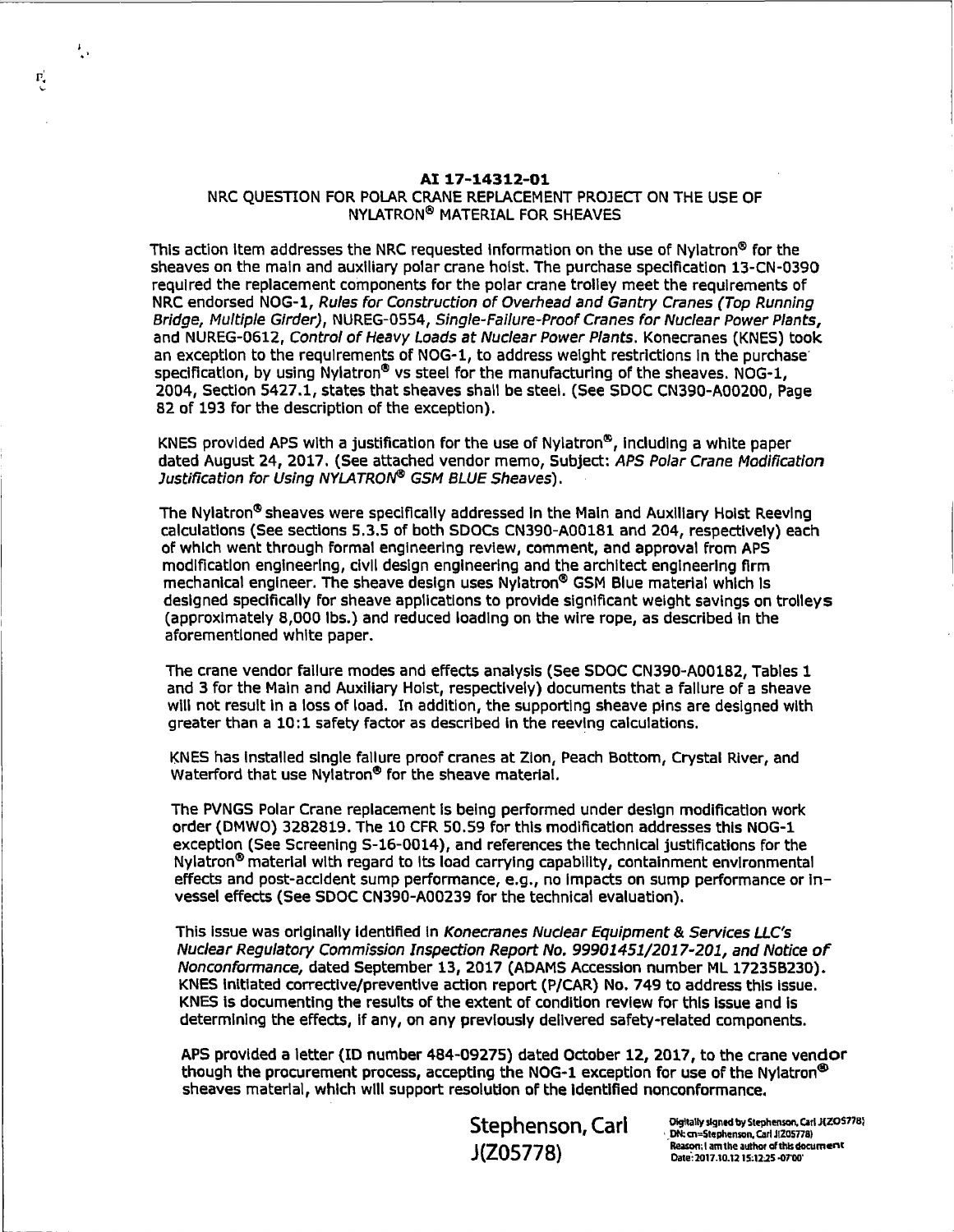

 $\cdot$   $\cdot$ 

y.

**t}aps** *A subsidiary of Pinnacle West Capital Corporation* 

Mick Mayfield Fukushima Project Manager Engineering Projects Palo Verde Nuclear Generating Station

Tel. 623-393-7287 Cell: 815-985-5091 1email:Mickey.Mayfield@aps.com Mail Station 7904 5801 S. Wintersburg Tonopah, AZ 85354

Date: October 12, 2017

Project ID# ZC-1311-17363-P ID#: 484-09275-MM/ac

Koncranes Lifting Businesses Nuclear Equipement & Services 5300 Emmer Drive New Berlin, WI 53151

Attention: Jay Edmundson

Subject: APS PVGS Acceptance of the use of Nylatron for Sheaves on the Replacement Trolley Assemblies Attachments: CR 17-14312

## Jay:

DMWO 3282819 for the replacement of the polar crane trolley assemblies and additional components necessary to meet NOG-1 Compliance for a Single Failure Proof Crane has reviewed Konecranes exception to the NOG-1 compliance and find the use of Nylatron acceptable. The review process included the original exception to NOG-1 with document 36676-22 Rev 0 which prompted APS to request a white paper describing the thought process of KNES for the request of alternative materials. KNES provide a white paper dated August 24, 2017 that provide material properties, methodology, and OE that formed the basis for APS to have this addressed in the appropriate calculations and project documents. All associated documents then went the normal project evaluation process for approval and incorporation into the engineering design modification work order.

With all documents associated with the use of Nylatron and the DMWO Package approved for installation, the exception to NOG-1 for the use of Nylatron is formally accepted by APS for use in the replacement trolleys for all three units.

Regards,

Digitally signed by Mayfield,<br>Mickey (ZBB637)<br>Mi: cn=Mayfield, Mickey Mickey (ZB8637) CEB8637) CLINDSINELD, MICKEY

Mick Mayfield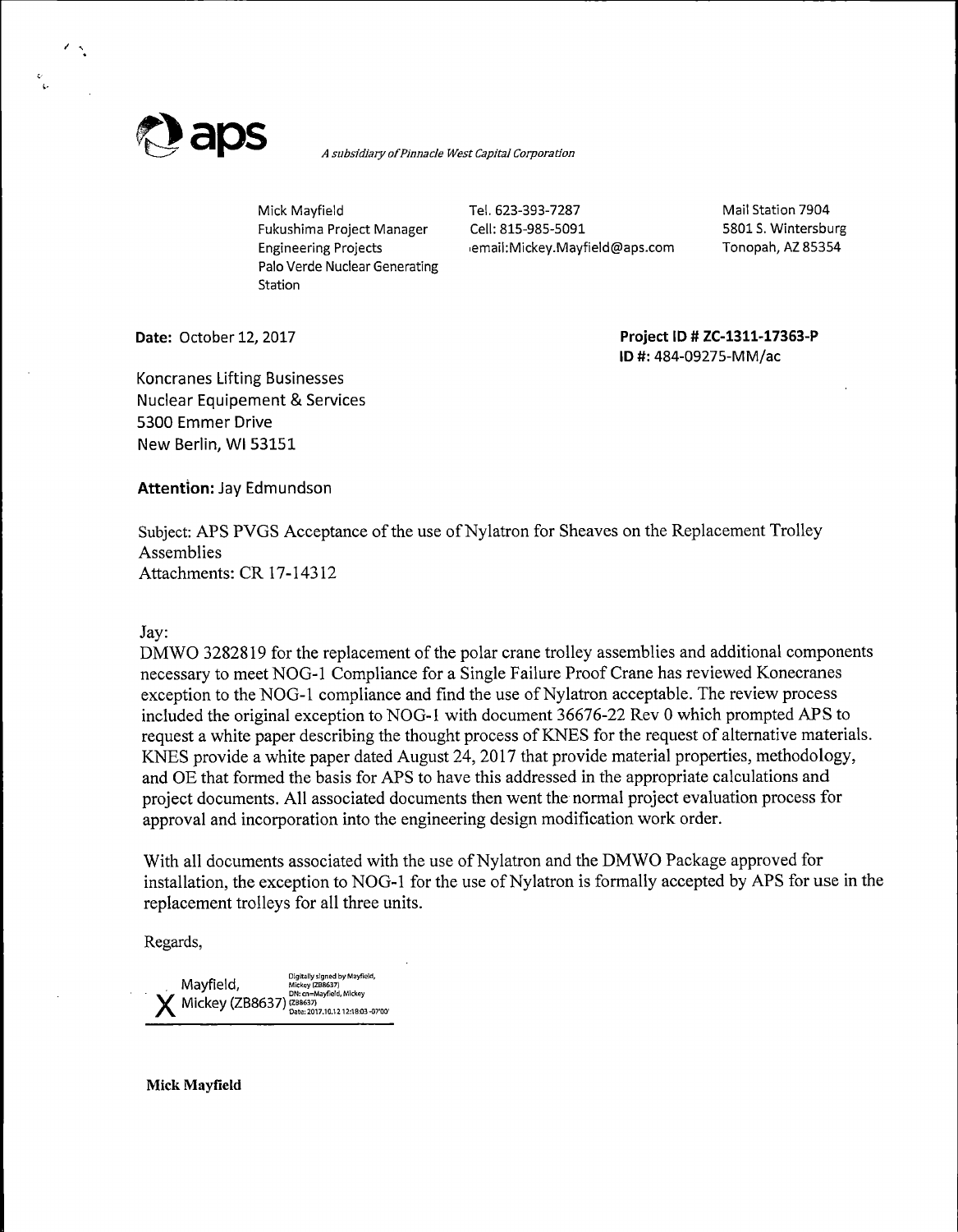$\textsf{Udall}, \textsf{Brian} \frac{\textsf{Digitally signed by Udall}, \textsf{Brian}}{\textsf{DN: cn=Udall}, \textsf{Brian}, \textsf{ZO8978}} \ \textsf{ZO8978} \ \textsf{Eugine} \ \textsf{Dust: 2017.10.12.07:23:31-070}}$ Reason: APS Responsible Engineer Date: 2017.10.12 07:23:31 -07'00'

## Brian Udall

 $\left\langle \epsilon,\,\phi\right\rangle _{c}$ 

Ł.

 $\bar{z}$ 

J.

Craig, Ashley X (ZP2435) Digitally signed by Craig, Ashley (ZP2435) DN: cn=Craig, Ashley (ZP2435) Reason: Transmitting on Behalf of Mick Mayfield Date: 2017.10.12 12:34:43 -07'00'

# Ashley Craig

Cc: Allan Remund Ewa Kusnier Mathew Cox Carl Stephenson Hani Al-Nakib Patrick Burch Brian Udall Phillip Relph Abel Craig

 $\bar{\bar{J}}$ 

 $\ddotsc$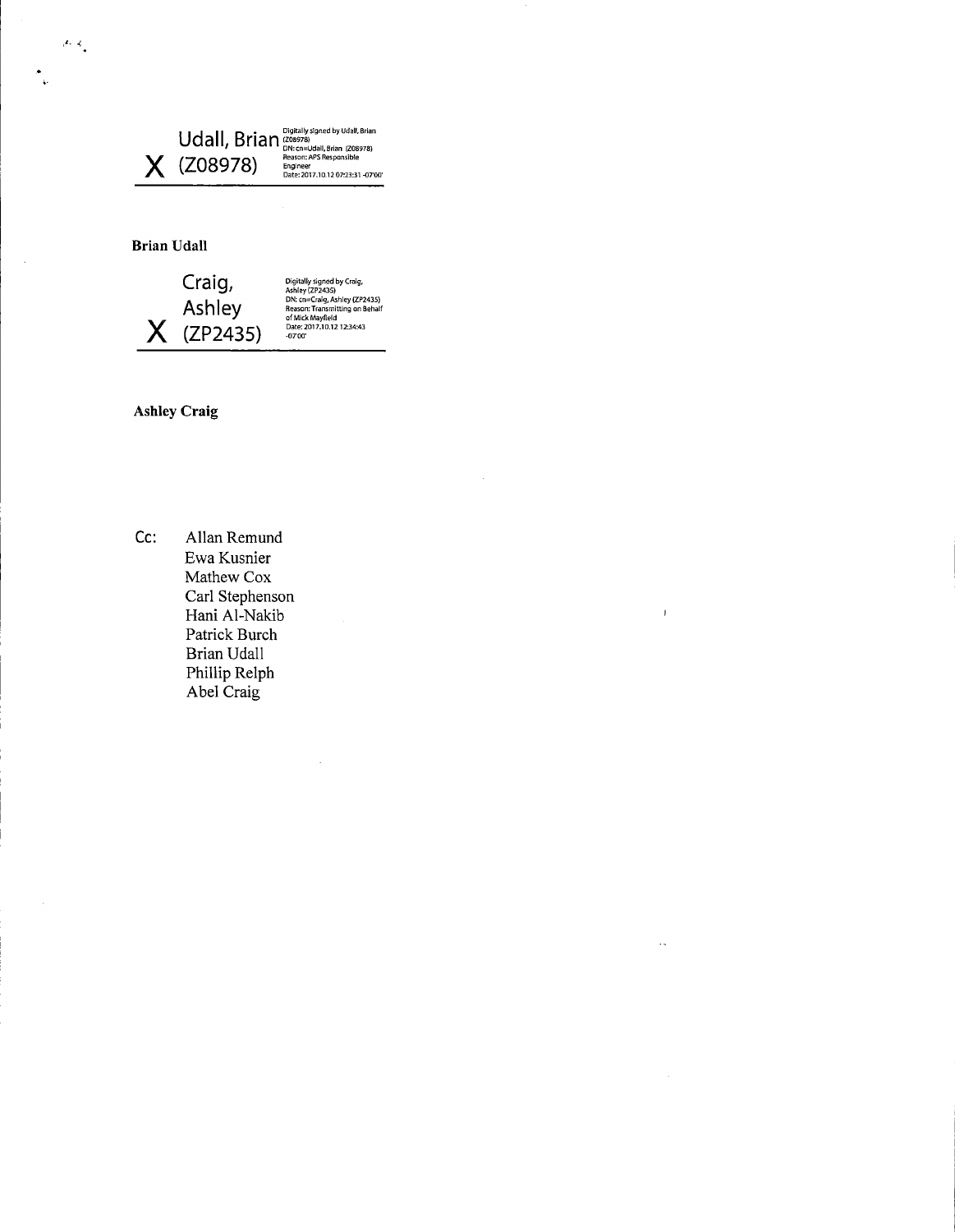KONEC.RANES® Lifting Businesses"

August 24, 2017

Mr. Mick Mayfield SR Project Manager Engineering Projects Department Palo Verde Nuclear Generating Station 5801 S. Wintersburg Tonopah, AZ 85354

 $\overline{t}$  $\ddot{\phantom{a}}$ 

 $\frac{\partial}{\partial x}$ 

# SUBJECT: APS POLAR CRANE MODIFICATION JUSTIFICATION FOR USING NYLA TRON® GSM BLUE SHEAVES

Konecranes Nuclear Equipment &: Services LLC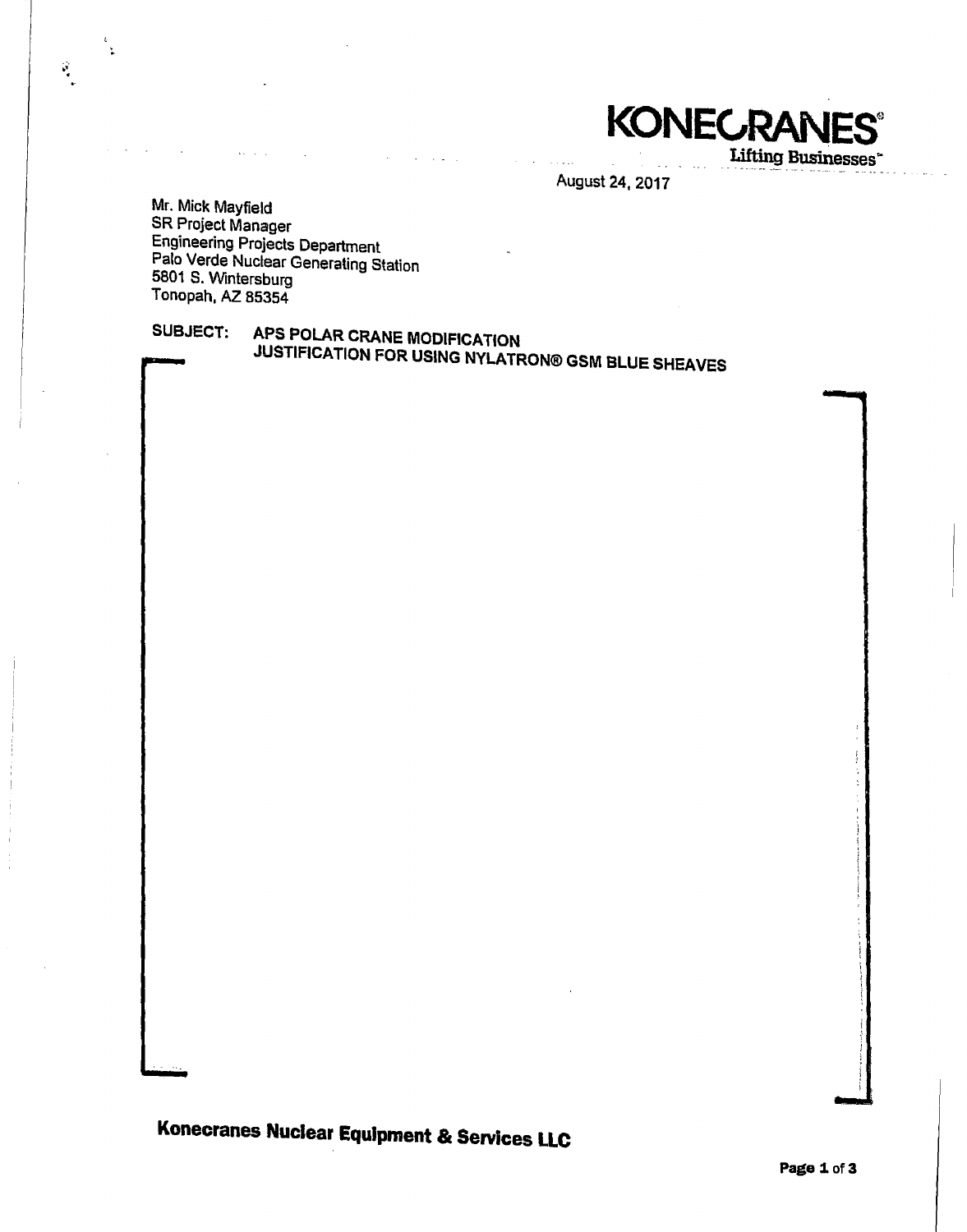# **KONECRANES®**

Lifting Businesses" <u> 1900 - Andrew Constantinople</u>

Konecranes Nuclear Equipment & Services LLC

 $\bar{\mathbf{t}}$ 

 $\ddot{\cdot}$ 

 $\mathbf{r}_i$